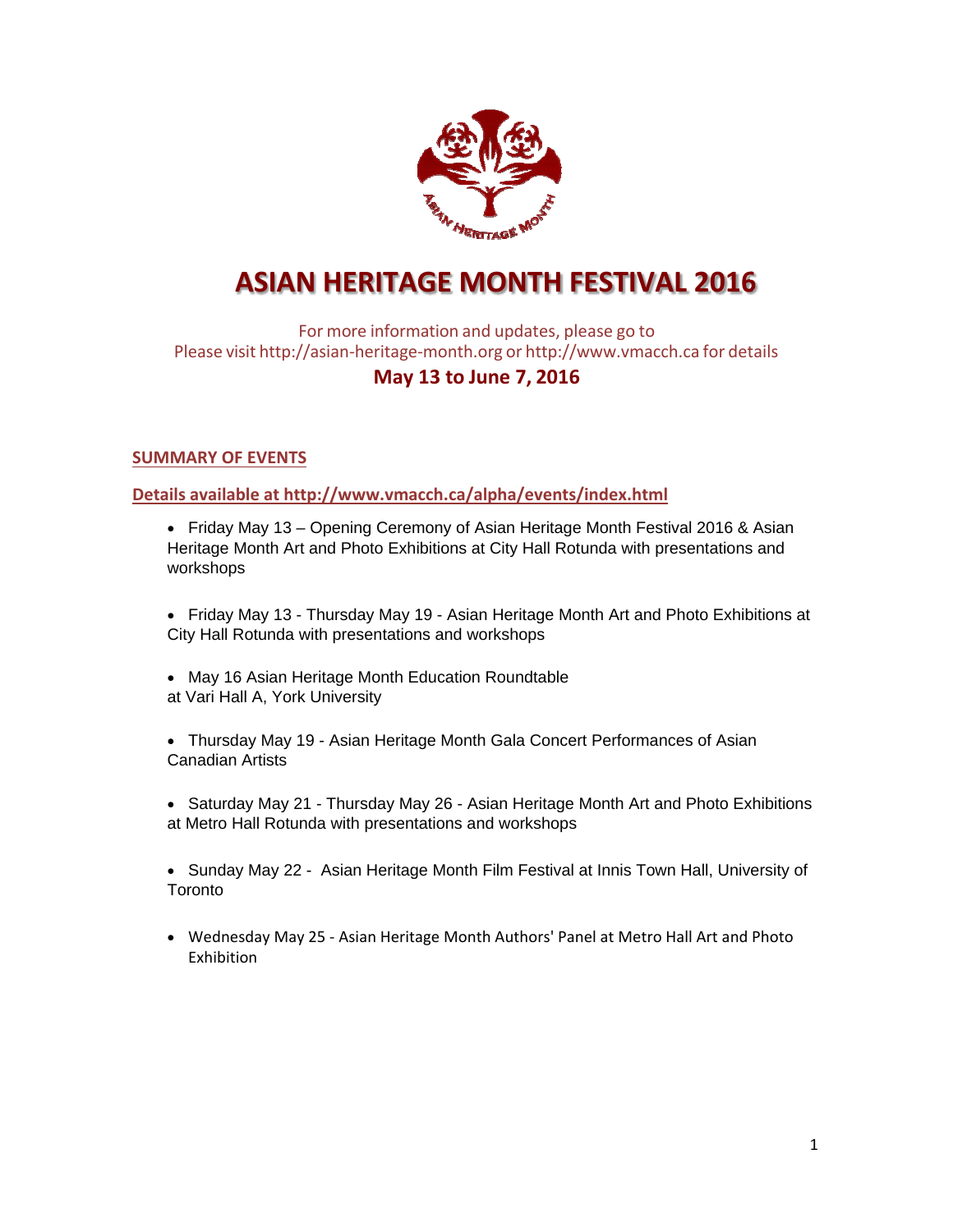#### **DETAILED DESCRIPTION OF EVENTS**

**1. OPENING CEREMONY OF ASIAN HERITAGE MONTH FESTIVAL 2016 & Asian Heritage Month Art and Photo Exhibitions at City Hall Rotunda THEME: CANADA'S MULTICULTURALISM AND PEACE**

**FEATURED EXHIBITION: An Eclectic Display of Photographic Images by Dr Neville Poy Photographs by Mr. Stephen Siu, Chair of Chinese Canadian Photographic Society of Toronto Photographs by Award‐Winning Photographer Mr. Tam Kam Chiu**  *FREE ADMISSION* **Date: Friday May 13 ‐ Thursday May 19, 2016 Venue: City Hall Rotunda**

#### **Opening Ceremony on Friday May 13 at 7pm**

RECEPTION FOLLOWS ‐ Sponsored by Mr. Justin Poy Please register for the Opening Ceremony on Eventbrite: http://www.eventbrite.com/e/asian-heritage-month-opening-ceremony-tickets-25127518083

*Description:*

The Featured Exhibitions are ‐

An Eclectic Display of Photographic Images by Dr Neville Poy

Photographs by Mr. Stephen Siu, Chair of Chinese Canadian Photographic Society of Toronto

Photographs by Award‐Winning Photographer Mr. Tam Kam Chiu

This event will explore the fusion of two types of visual art: painting as an imaginative reproduction of reality, and photography as a realistic representation of life. In juxtaposing these two visual art forms, the innovative ways Asian artists manipulate the multicultural setting of Canada can be seen, such as applying oil painting techniques on Chinese themes, or using Chinese brush painting to show Canadian themes. How photography aspires to be a verisimilitude of life and an imaginative interpretation informed by Asian philosophy will also be shown. Dr. Lien Chao will work with the Artists Association, and the Chinese Canadian Photographic Society of Toronto will feature their members' works. During the festival weekend, the artists and photographers will be present to talk about Asian art media and demonstrate their techniques; these educational activities aim at helping the public to develop necessary knowledge and critical skills to appreciate Asian art.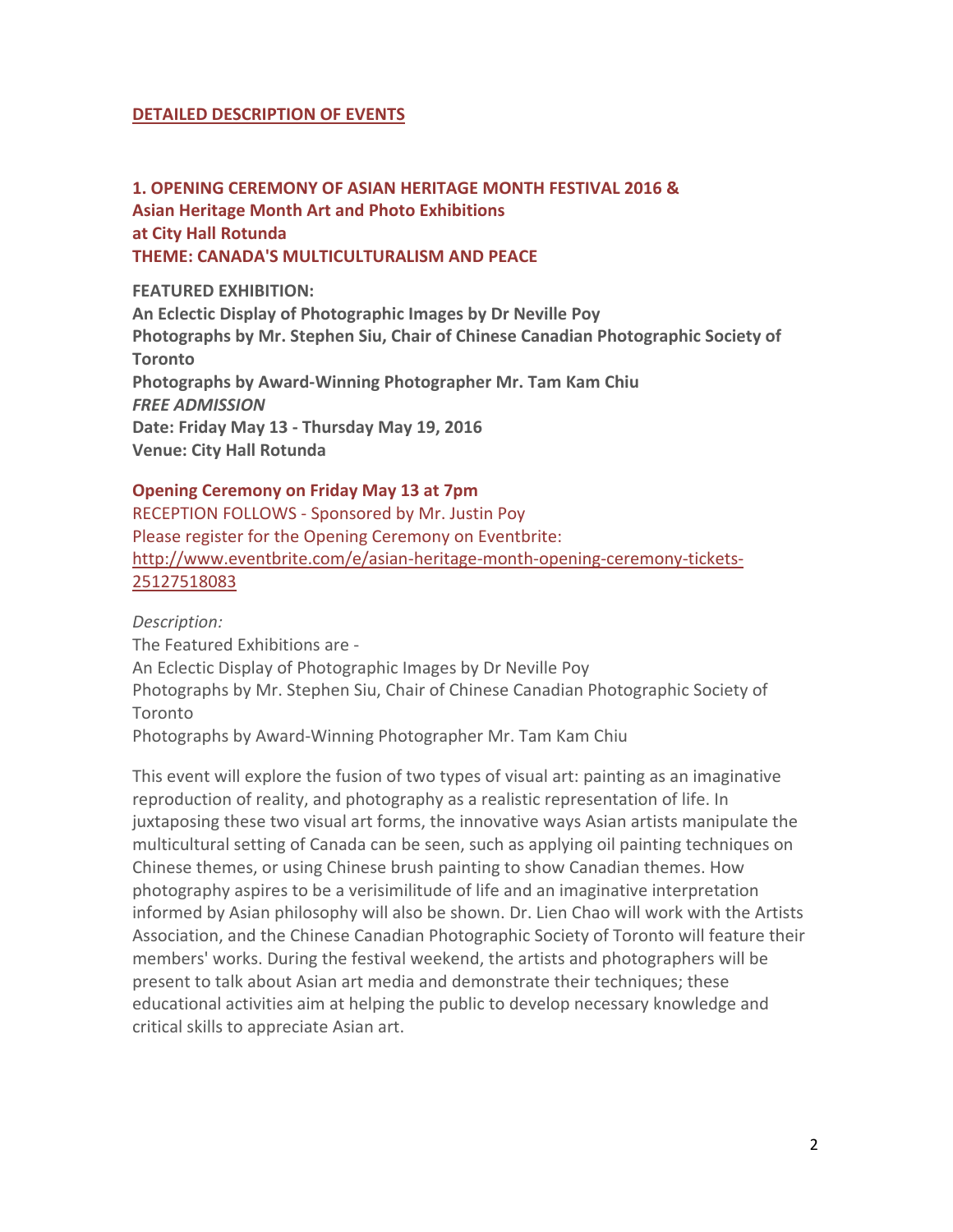## **OPENING EVENT**

*Welcome Address* by Mr. Justin Poy, Patron, Asian Heritage Month‐CFACI

*Live Creation of Artwork Celebrating Multiculturalism*

## *Featured talks by Chinese Canadian Legend Award Recipients*

\*Mr. Justin Poy on "Millennials and Diversity"

Millennials in Canada make up roughly 37% of our workforce. Defined as those between the ages of 13 to 34, they are far more diverse than previous groups before them such as GenX, Baby Boomers and earlier. We have all heard the stereotypes — that they're lazy, entitled and narcissistic. But does any of this ring true with Millennials from Asian Canadian communities?

\*Mr. Justin Poy (on behalf of Dr. Neville Poy)

Dr. Neville Poy's collection reflects the diversity and range of colours from around the world. His son, Justin Poy, will speak about Dr. Poy's philosophy of capturing culture, landscapes and mood through an artistic lens.

\*Mr. Stephen Siu

Mr Stephen Siu will talk about how Chinese philosophical thinking is employed in photography to meet with the challenges in a new country and to achieve the peace of mind. When he talks about the philosophical thinking, he'll cite some poems as examples as well.

## *Featured Performance*

"Our Land of Canada: Diversity and Peace"

By Moon Pointer Production: Ashley Poy, Henry Ho, Lien Chao and other visual and performing artists

a multi-media production involving video, sound, life music, poetry, installation art, Taichi, meditation, and potential audience participation.

**Co‐Organizers:** Asian Heritage Month—Canadian Foundation for Asian Culture (Central Ontario) Inc.; Chinese Canadian Photography Society of Toronto; WE Artists' Group; Social Services Network

Asian Heritage Month Festival is partially funded by the Government of Canada through the Department of Canadian Heritage, Immigration, Refugees and Citizenship Canada and the Social Sciences and Humanities Research Council

## **2. Asian Heritage Month Education Roundtable at Vari Hall A, York University**

## **FREE ADMISSION**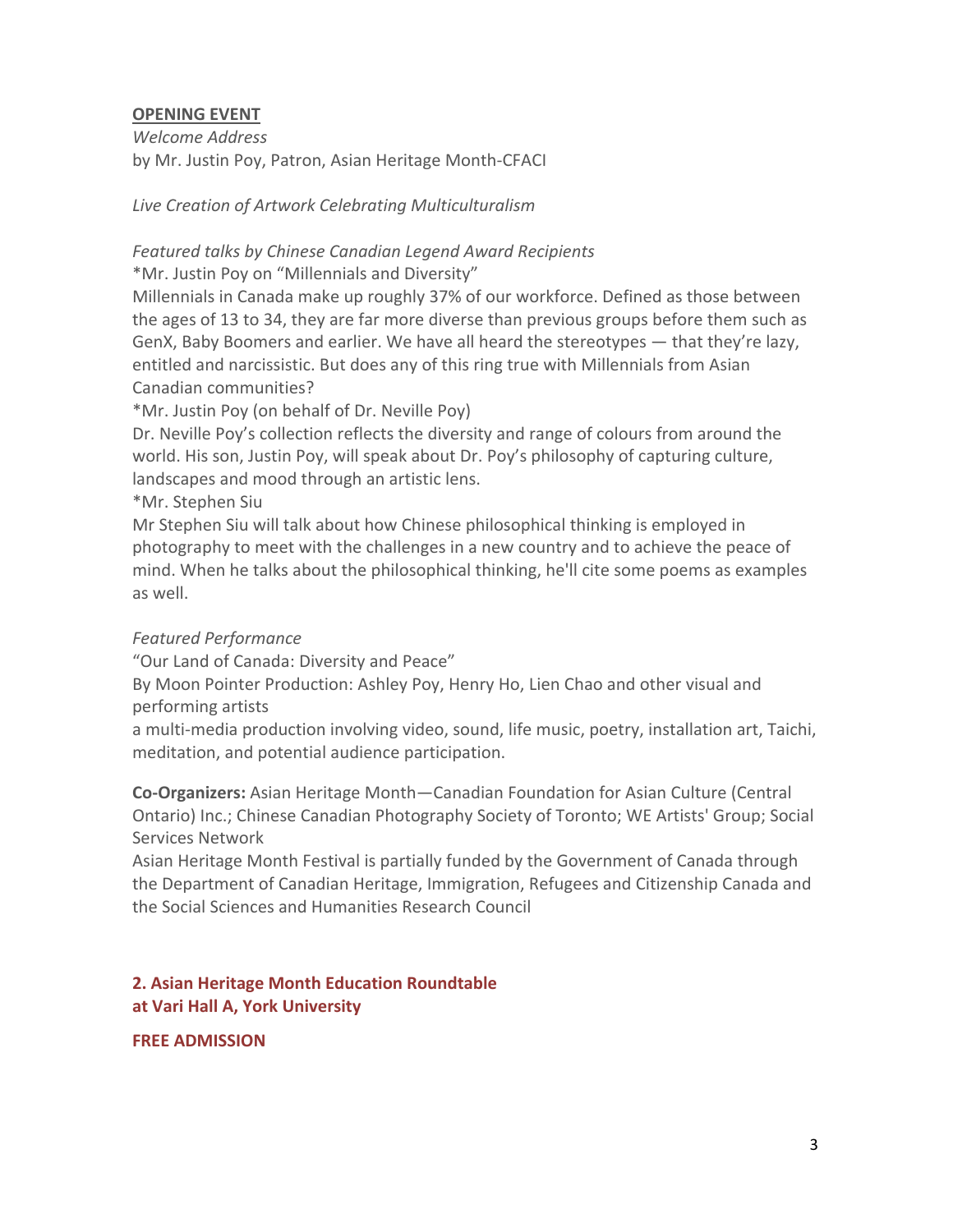**Please register by e‐mail: ycar@yorku.ca Date: May 16, 2016 Time: 12:30 pm ‐ 3 pm Venue: Vari Hall A, York University, 4700 Keele Street Map: Building 30 on the Map at http://maps.info.yorku.ca/files/2013/02/Colour‐Map‐ pdf.pdf (Downsview Subway Station to the 196 Express: York University)**

**Description:** I. ASIAN HERITAGE MONTH LECTURE Shirley Camia

#### **II. ASIAN HERITAGE MONTH EDUCATION ROUNDTABLE**

Panelists

1. Professor Philip Kelly 2. Jennilee Austria 3. Mrs. Jodelyn Huang Mrs. Jodelyn Huang is Community Relations Officer (Areas 7 and 8), Toronto Catholic District School Board 4. Professor Patrick Alcedo 5. Larissa Largo Mrs. Marissa Largo is Secondary School Teacher and doctoral candidate, Toronto Catholic District School Board

6. Dr. Ethel Tungohan

7. Conely de Leon

**3. Asian Heritage Month Gala Performance of Asian Canadian Artists:**

**"ASIAN FESTIVALS"** *FREE ADMISSION Please register on Eventbrite: http://www.eventbrite.ca/e/asian‐heritage‐month‐gala‐ concert‐performance‐of‐asian‐canadian‐artists‐2016‐tickets‐25140044550* 

*Keynote Address and Performance:* **Professor Chan Ka Nin, composer of IRON ROAD, on "DRAGON BOAT: FROM MYTH TO MUSIC" Date: Thursday, May 19, 2016 Time: 7 PM PLEASE BE SEATED BY 6:45 PM Venue: Innis Town Hall, University of Toronto, 2 Sussex Avenue, Toronto Map at http://www.utoronto.ca/townhall/contact.html RECEPTION FOLLOWS ‐ Sponsored by Mr. Justin Poy**

**OPENING ADDRESS: Mr. Justin Poy, Honorary Patron, Asian Heritage Month‐CFACI**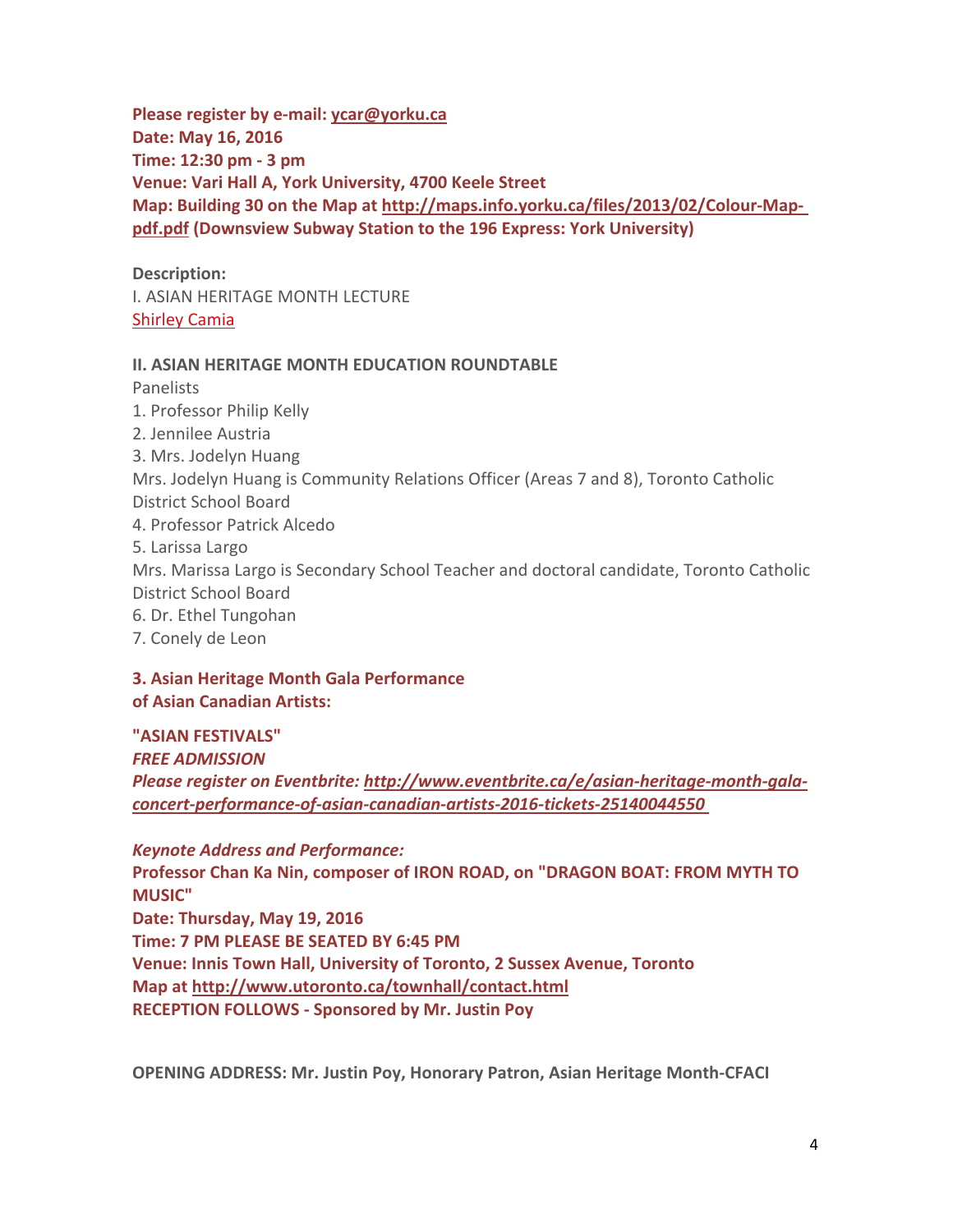PLENARY TALK: "DRAGON BOAT: FROM MYTH TO MUSIC" by Professor Chan Ka Nin (composer) and Mark Brownell (librettist) **PERFORMANCES: A CELEBRATION OF ASIAN FESTIVALS** MUSIC ON PIPA: "DRAGON BOAT RACE" Traditional Wen Zhao MOON'S LAMENT (MOON FESTIVAL) BY ALICE HO Vania Chan, soprano, Wen Zhao, pipa MUSIC ON FLUTES BY RON KORB (龍笛) & ENSEMBLE Ron Korb, dizi | Wen Zhao, pipa | Xiaoqiu Lin, erhu | Alice Ho, piano | Chan Ka Nin, guitar | Anson Wong percussion **WORLD PREMIERE: "DRAGON'S TALE" BY CHAN KA NIN & MARK BROWNELL** Vania Chan, soprano |Gene Wu, baritone| Alice Ho, keyboard| Chan Ka Nin, guitar| Anson Wong, percussion SOUTH ASIAN LIGHT CLASSICAL MUSIC WITH GAURI GUHA: DIWALI & HOLI Gauri Guha, vocal | Dylan Bisnauth, tabla CONTEMPORARY DANCE: "ZHONG XIN" (AN EXCERPT) Yvonne Ng/ tiger princess dance projects TRADITIONAL DANCE: Chi‐Ping Dance Group & dancers of Chinese Collective Arts Association MIDDLE EASTERN MUSIC ON 3 DIFFERENT INSTRUMENTS: BOUZOUKI, OUD AND SAZ Yiannis Kapoulas, with keyboardist, percussionist and vocalist

RECEPTION FOLLOWS (sponsored by Mr. Justin Poy)

## **Co‐organizers:**

Asian Heritage Month—Canadian Foundation for Asian Culture (Central Ontario) Inc., Bata Shoe Museum; Richard Charles Lee Canada Hong Kong Library, University of Toronto; Social Services Network

Asian Heritage Month Festival is partially funded by the Government of Canada through the Department of Canadian Heritage , Immigration, Refugees and Citizenship Canada and the Social Sciences and Humanities Research Council

Acknowledgements:

Mr. Justin Poy for sponsoring the Reception Steinway Piano sponsored by Steinway Piano Gallery, Toronto

## **4. Asian Heritage Month Art and Photo Exhibitions at Metro Hall Rotunda**

## **Featured Exhibitions:**

**An Eclectic Display of Photographic Images by Dr Neville Poy Photographs by Mr. Stephen Siu, Chair of Chinese Canadian Photographic Society of**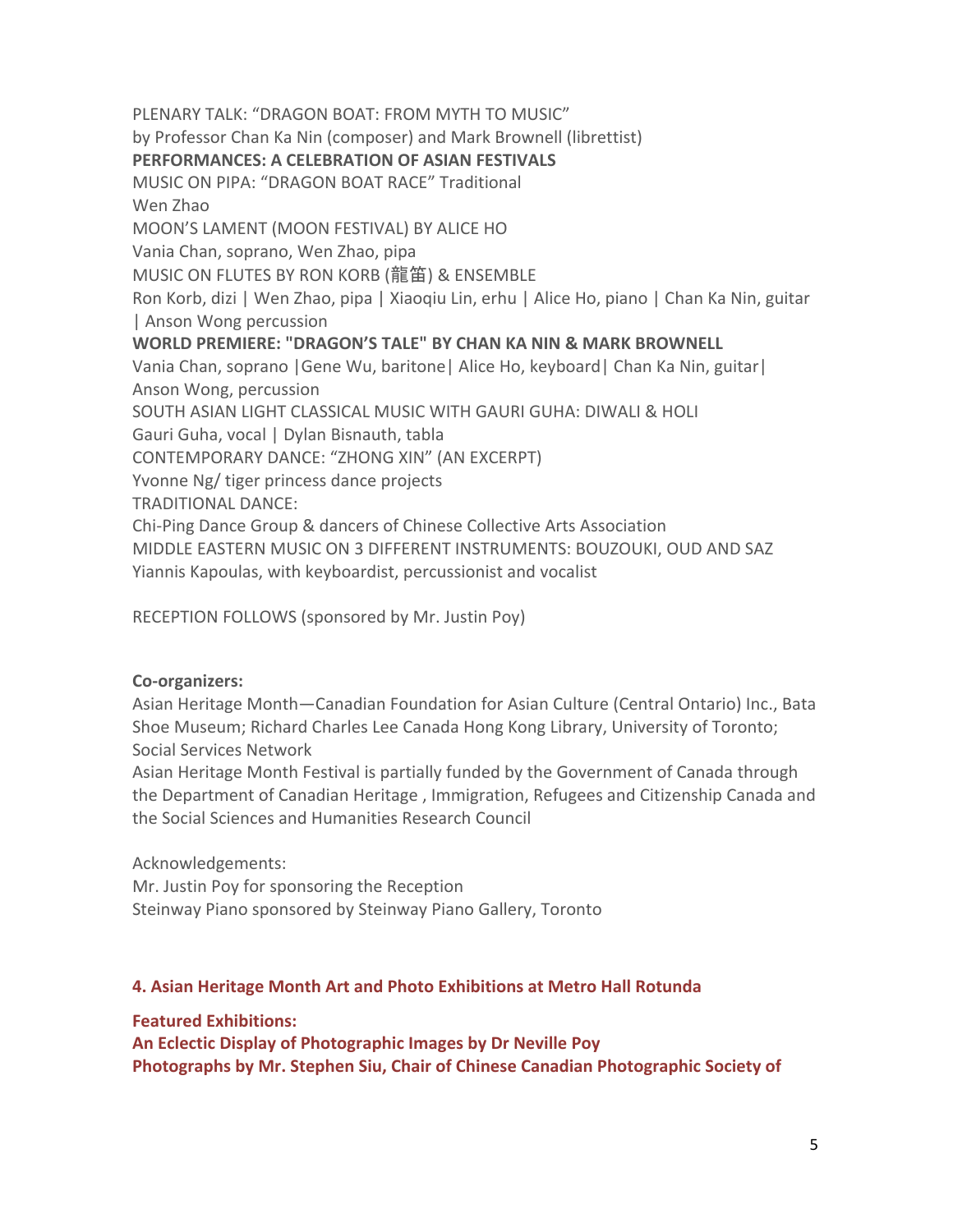## **Toronto Photographs by Award‐Winning Photographer Mr. Tam Kam Chiu FREE ADMISSION Date: Saturday, May 21 to Thursday, May 26, 2016 Venue: Metro Hall Rotunda**

*Description:*  The Featured Exhibitions are‐ An Eclectic Display of Photographic Images by Dr Neville Poy Photographs by Mr. Stephen Siu, Chair of Chinese Canadian Photographic Society of Toronto Photographs by Award‐Winning Photographer Mr. Tam Kam Chiu

This event will explore the fusion of two types of visual art: painting as an imaginative reproduction of reality, and photography as a realistic representation of life. In juxtaposing these two visual art forms, the innovative ways Asian artists manipulate the multicultural setting of Canada can be seen, such as applying oil painting techniques on Chinese themes, or using Chinese brush painting to show Canadian themes. How photography aspires to be a verisimilitude of life and an imaginative interpretation informed by Asian philosophy will also be shown. Dr. Lien Chao will work with the Artists Association, and the Chinese Canadian Photographic Society of Toronto will feature their members' works. During the festival weekend, the artists and photographers will be present to talk about Asian art media and demonstrate their techniques; these educational activities aim at helping the public to develop necessary knowledge and critical skills to appreciate Asian art.

**Co‐Organizers:** Asian Heritage Month—Canadian Foundation for Asian Culture (Central Ontario) Inc.; Chinese Canadian Photography Society of Toronto; WE Artists' Group; Social Services Network

Asian Heritage Month Festival is partially funded by the Government of Canada through the Department of Canadian Heritage , Immigration, Refugees and Citizenship Canada and the Social Sciences and Humanities Research Council

#### **5. Asian Canadian Authors' Panel:**

## **"The Japanese Canadian Experience in Literature" @ Metro Hall Art and Photo Exhibitions**

**PLUS Launch of Video: Our Land of Canada: Diversity and Peace This is a poetic, conceptual, installation art/performance on the stage involving multi‐ media devices of video, sound, music, poetry, art, Taichi, meditation, and potential audience participation. Written and produced by Moon Pointer Productions Inc.; performed by the following artists: painter/calligrapher/Taichi brushwork artist Henry Ho, poet Lien Chao, meditative artist Ashley Poy, and painter/musician Brian Lau.**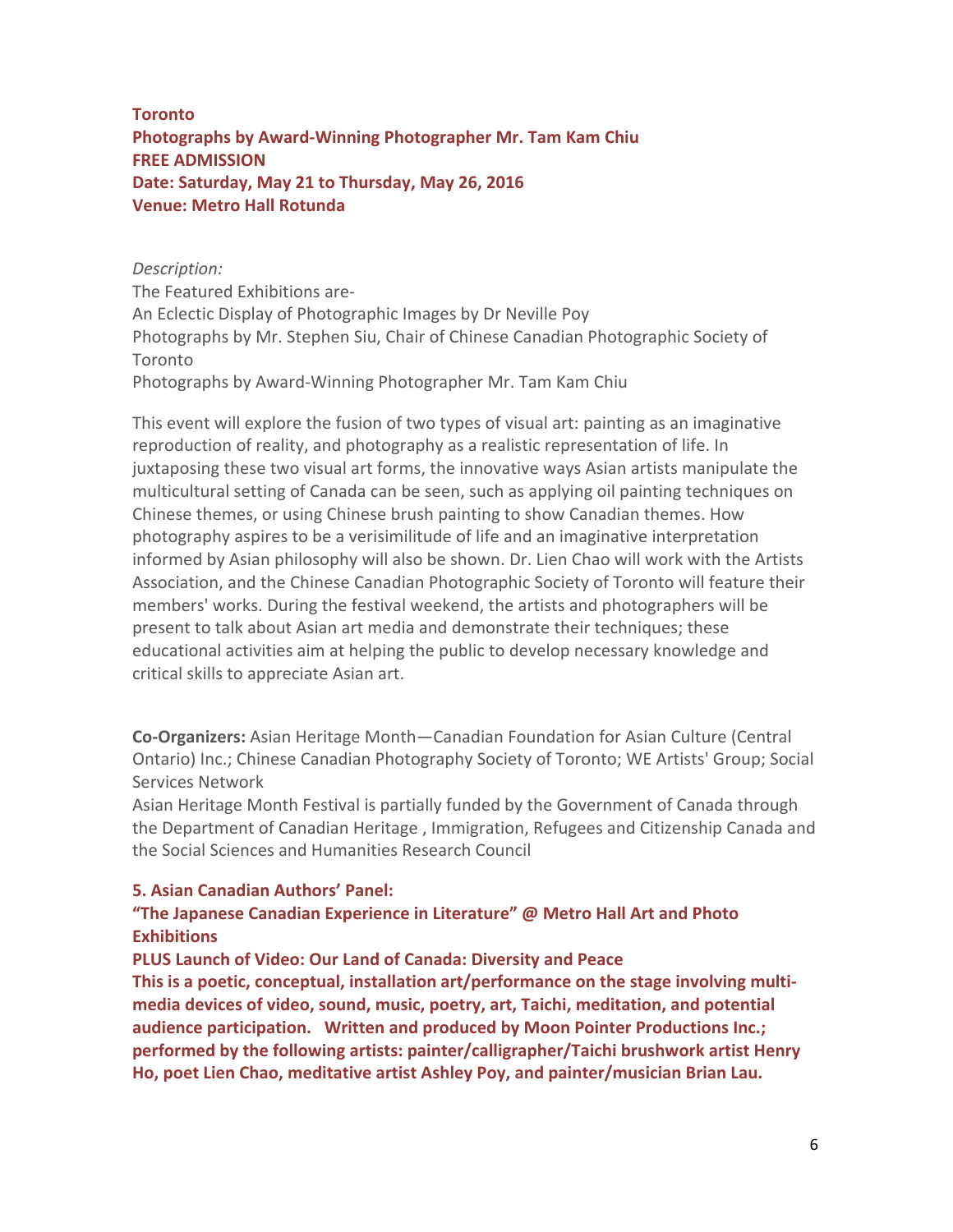#### **FREE ADMISSION**

**Date and Time: Wednesday May 25, 7 pm Venue: Room 309, Metro Hall, 55 John Street, Map at http://www1.toronto.ca/wps/portal/contentonly?vgnextoid=991f957970422410VgnVC M10000071d60f89RCRD&vgnextchannel=68f2590dd3412410VgnVCM10000071d60f89R CRD**

**Details and poster at http://www.vmacch.ca/alpha/events/index.html ADMISSION FREE | Please RSVP on Eventbrite https://www.eventbrite.ca/e/asian‐ canadian‐authors‐panel‐tickets‐25239128914**

An evening with famous Asian Canadian authors to explore the Japanese Canadian experience in Literature

#### **Introduction: Jim Wong Chu Panelists:**

 **Lynne Kutsukake Terry Watada Kerri Sakamoto Leslie Shimotakahara** 

#### **Description**

## **ASIAN CANADIAN AUTHORS' PANEL "THE JAPANESE CANADIAN EXPERIENCE IN LITERATURE" Introduction: Jim Wong Chu**

*Moderator: Professor Ted Goossen (Humanities, York University) Panel: Lynne Kutsukake, Terry Watada, Kerri Sakamoto and Leslie Shimotakahara*

**Jim Wong Chu,** a published poet, author, editor, and historian, is well‐ known as a co‐ founder of the Asian Canadian Writers Workshop, Ricepaper Magazine, Pender Guy Radio Program, Asia Canadian Performing Arts Resource (ACPAR), literASIAN: A Festival of Pacific Rim Asian Canadian Writing, and the Vancouver Asian Heritage Month Festival. He has also co-edited several anthologies of Asian Canadian writers.

 **Lynne Kutsukake's** debut novel, The Translation of Love, an emotionally gripping portrait of postwar Japan, where a newly repatriated girl must help a classmate find her missing sister is published by Penguin Random House Canada.

 **Terry Watada** has written in all genres including fiction (Daruma Days: A Collection of Fictionalised Biography, Kuroshio: The Blood of Foxes), poetry (A Thousand Homes, Ten Thousand Views of Rain, Obon: The Festival of the Dead and The Game of 100 Ghosts) and edited Collected Voices: An Anthology of Asian North American Periodical Writing anthology.

 **Kerri Sakamoto's** debut novel, The Electrical Field (1998), won the Commonwealth Writers Prize for Best First Book. It also won the Canada‐Japan Literary Award and was a finalist for a Governor General's Award. Her second novel, One Hundred Million Hearts was published in 2003. Both books have been published in translation internationally.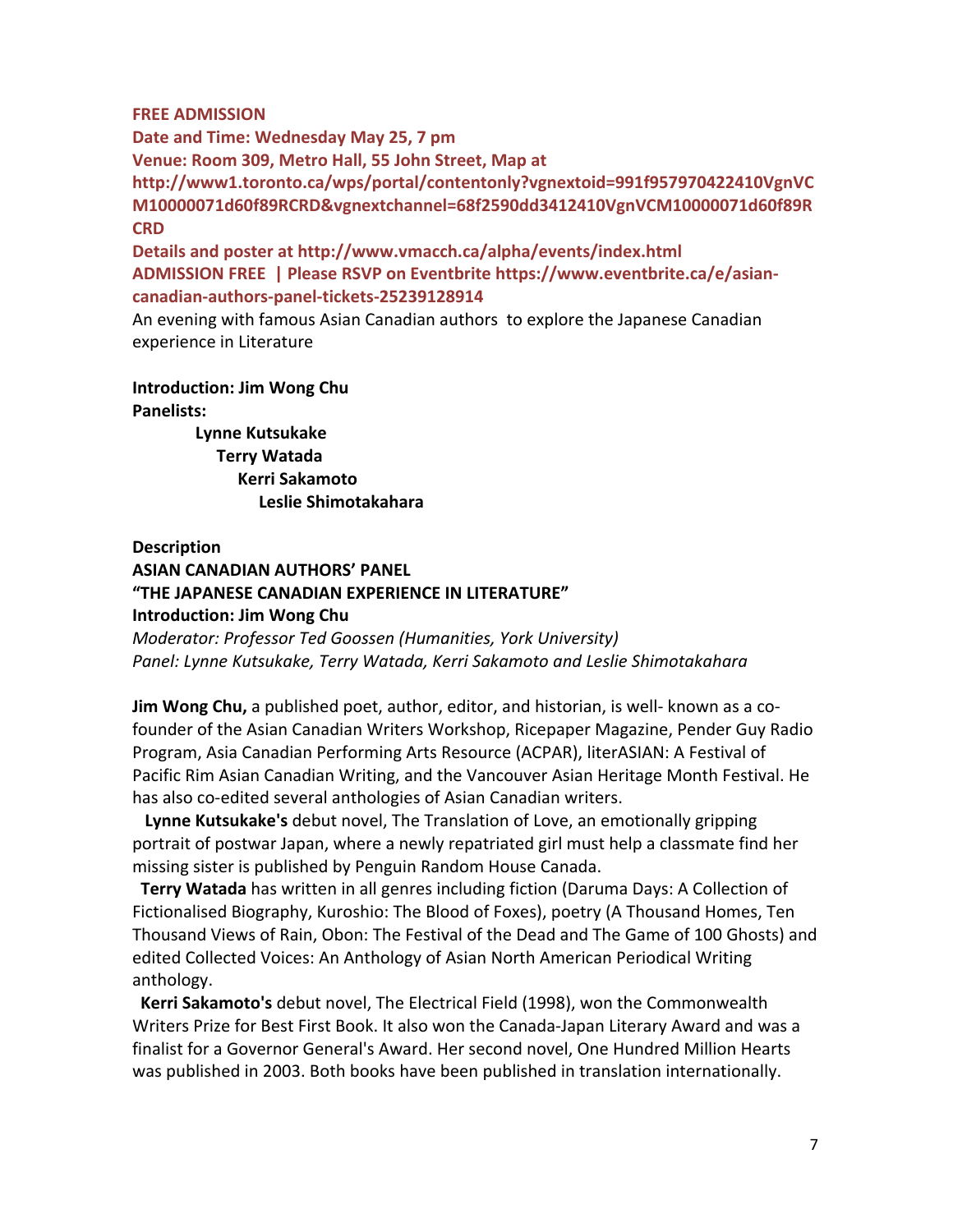**Leslie Shimotakahara** is the author of The Reading List: Literature, Love and Back Again, a memoir (Variety Crossing Press) and the winner of the 2012 Canada‐Japan Literary Award.

## **Launch of Video: Our Land of Canada: Diversity and Peace**

This is a poetic, conceptual, installation art/performance on the stage involving multi‐ media devices of video, sound, music, poetry, art, Taichi, meditation, and potential audience participation. Written and produced by Moon Pointer Productions Inc.; performed by the following artists: painter/calligrapher/Taichi brushwork artist Henry Ho, poet Lien Chao, meditative artist Ashley Poy, and painter/musician Brian Lau.

## **AUTHORS' PANEL | Wednesday May 25, 7 pm | Room 309, Metro Hall ASIAN CANADIAN ART AND PHOTO EXHIBITION | Friday, May 20, 2016 to Thursday, May 26, 2016 | Metro Hall Rotunda**

Map at

http://www1.toronto.ca/wps/portal/contentonly?vgnextoid=991f957970422410VgnVCM 10000071d60f89RCRD&vgnextchannel=68f2590dd3412410VgnVCM10000071d60f89RCR D

FEATURED EXHIBITION:

- An Eclectic Display of Photographic Images by Dr. Neville Poy
- Photographs by Mr. Stephen Siu, Chair of Chinese Canadian Photographic Society of Toronto
- Photographs by Award‐Winning Photographer Mr. Tam Kam Chiu
- Works by renowned Asian Canadian Photographers and Visual Artists
- Artists and photographers will be on site doing demonstrations and workshops

Co‐Organizers: Asian Heritage Month—Canadian Foundation for Asian Culture (Central Ontario) Inc.; Justin Poy Agency; Chinese Canadian Photography Society of Toronto; WE Artists' Group; literASIAN; Japanese Canadian Cultural Centre; Toronto Public Library; Cheng Yu Tung East Asian Library, University of Toronto; Richard Charles Lee Canada‐Hong Kong Library, University of Toronto; York Centre for Asian Research, York University; Social Services Network

Asian Heritage Month Festival is partially funded by the Government of Canada through the Department of Canadian Heritage, Immigration, Refugees and Citizenship Canada and the Social Sciences and Humanities Research Council

**5. Asian Heritage Month Film Festival Date: Sunday, May 22, 2016 Time: 2pm to 6pm Venue: Innis Town Hall, University of Toronto, 2 Sussex Avenue, Toronto Map at http://www.utoronto.ca/townhall/contact.html**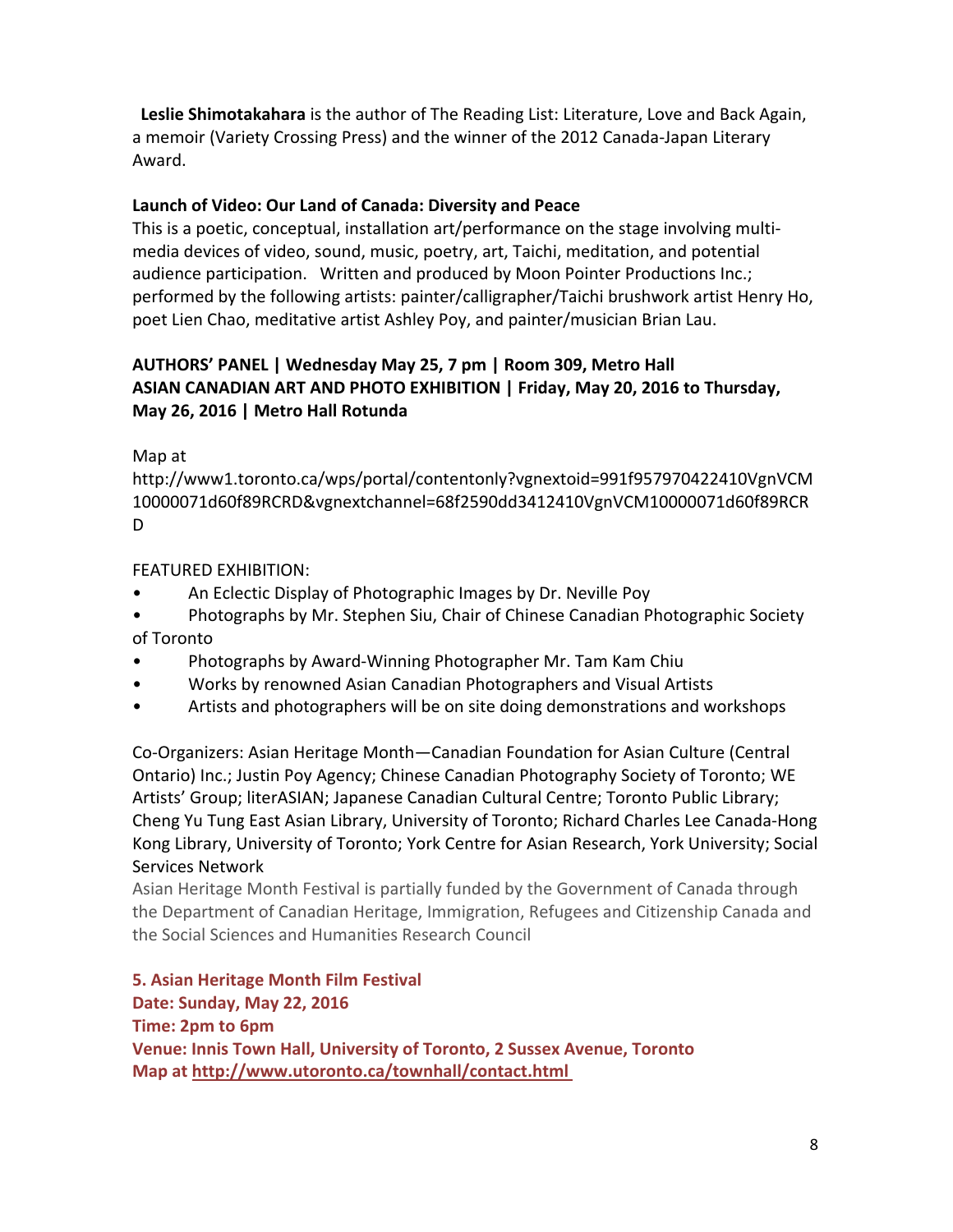## **FREE ADMISSION Please register on Eventbrite https://www.eventbrite.ca/e/asian‐** heritage-month-film-festival-at-innis-town-hall-university-of-toronto-tickets-**25417254693**

**Programmed by ReelWorld Film Festival**

**Description: EXPLORING THE THEMES OF "HOME" THROUGH ASIAN CANADIAN FILMS**

**Programmed by Gave Lindo, Executive Director, ReelWorld Film Festival**

#### **Welcome and Opening Remarks**

## **Artists Panel: THE THEMES OF "HOME" THROUGH ASIAN CANADIAN FILMS**

Panelists: Karen Shaw, Jeannette Kong, Gauri Guha, and Dr. Keith Lowe.

Moderator: Gave Lindo, Executive Director, ReelWorld Film Festival

### **Short Film #1 and #2**

#### **Film 1: The Chiney Shop**

This documentary explores the complex relationship and social interaction between the Chinese shopkeepers and their Jamaican customers. Although the Chinese were an insular group, The Chiney Shop explores the myriad ways, in which this ethnic minority contributed to Jamaican society. Drawing from interviews by members of the Jamaican‐ Chinese community and prominent Jamaicans from the diaspora and using archival footage and photos, the film attempts to illustrate the deeply-rooted connection between Chinese shopkeepers and Jamaicans not usually portrayed in mainstream media.

#### **Film 2: Half + Q&A with Filmmaker Jeannette Kong**

"HALF is a moving story of diaspora, trauma, survival and, ultimately, love. The documentary gently unfolds the narrative of Vincent Lee, a man born in Jamaica but raised in China, and four generations of a his transnational Chinese‐Jamaican‐North American family. Lee and his family prepare food, laugh and share memories ‐ all the while, Lee speaks in a blend of Hakka and Jamaican Creole. Lee's language is perhaps the most powerful symbol of his migrant itinerary as a Chinese‐Jamaican for whom both countries, yet neither country, meant 'home'. The film triumphs as a unique contribution to knowledge of Chinese Caribbean history. At the same time the compelling conversations with Lee and his family capture poignant, shared, inter‐generational truths about 20th century Caribbean transnational lives. It is a film that will resonate at a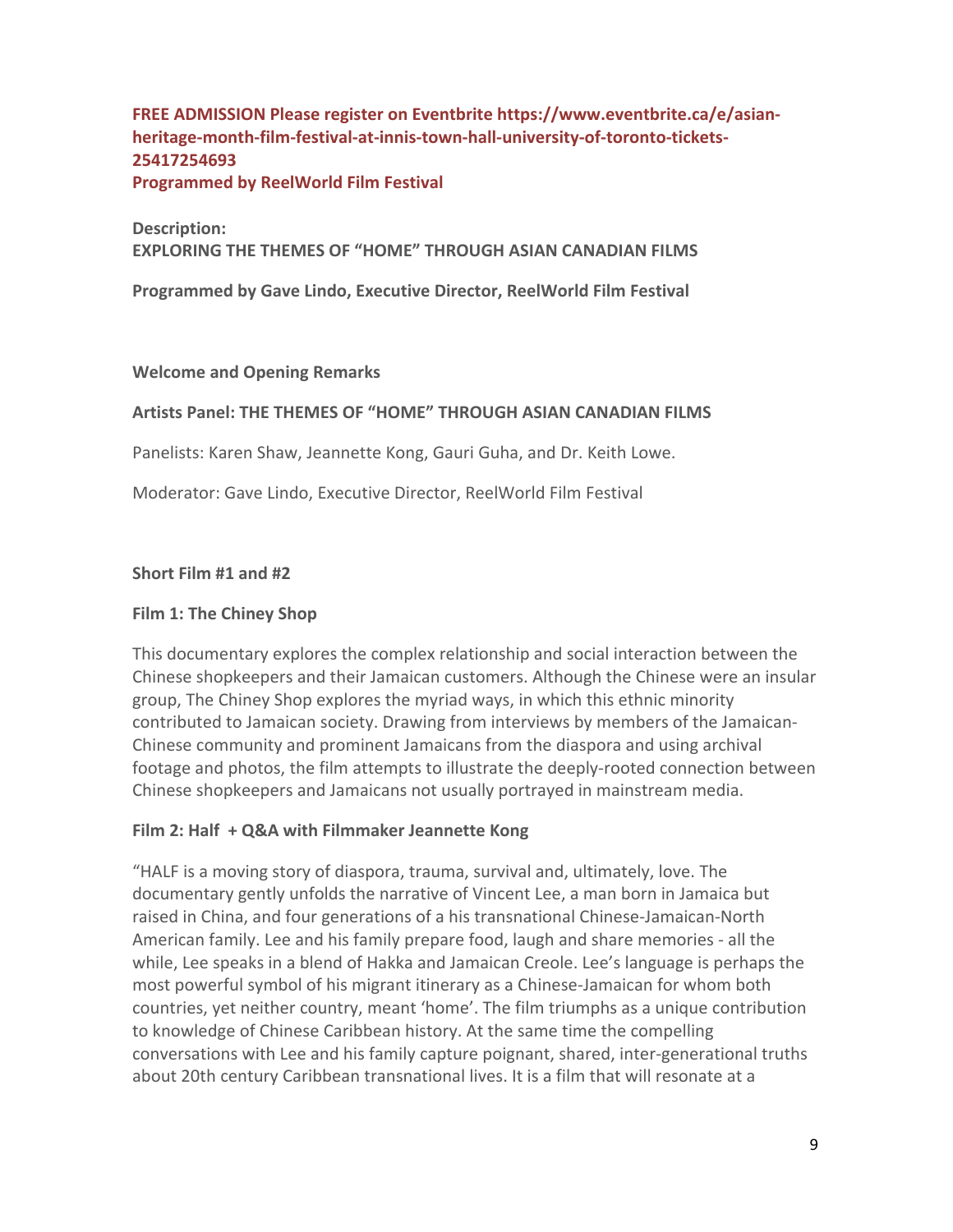profound level with anyone, but perhaps especially with Caribbean and diasporic people of any background or nationality."

## **Live performance of famous theme songs from South Asian Films**

Gauri Guha, vocal | Dylan Bisnauth, tabla | Ravi Sookhoo, keyboard

## **4:30 to 6:00pm: Closing Film: Khoya**

## **Presented by Producer of the film, Karen Shaw**

Rog Moreau lives anonymously and aimlessly in a small town in Ontario. When his adopted mother unexpectedly dies, Rog loses his last tie to his Canadian upbringing and identity. Realizing he is dangerously spiraling, Rog decides to travel thousands of miles away to India to find the birth family that gave him up for adoption nearly thirty years earlier. His arrival is jarring, however, when he steps off the plane into the crowded sweaty streets of Mumbai and is confronted by his own foreignness in a strange, new land.

While eager to be reunited with his family, complications immediately threaten Rog's search; a Catholic orphanage reveals his documents are forgeries. More desperate than ever, Rog sets out on a quest heading into Madhya Pradesh — the impoverished, rural heartland of India — to find the one local official who can help him solve the mystery surrounding his adoption. Rog's journey takes him into the dark alleys, dusty roads and cramped train cars of India's underclass as he tries to connect the threads of his own story. Ultimately he is pushed to his physical and emotional breaking point, forced to confront the ghosts that have been haunting him his entire life. Only then is he able to discover the truth.

Co‐Organizers: Asian Heritage Month—Canadian Foundation for Asian Culture (Central Ontario) Inc.; ReelWorld Film Festival; Richard Charles Lee Canada Hong Kong Library, University of Toronto; Social Services Network; Bata Shoe Museum

Asian Heritage Month Festival is partially funded by the Government of Canada through the Department of Canadian Heritage, Immigration, Refugees and Citizenship Canada and the Social Sciences and Humanities Research Council

## **6. Artists Workshop at Toronto District School Board**

**Co‐Organizers:** Asian Heritage Month—Canadian Foundation for Asian Culture (Central Ontario) Inc.; Chinese Canadian Photography Society of Toronto; WE Artists' Group; Social Services Network